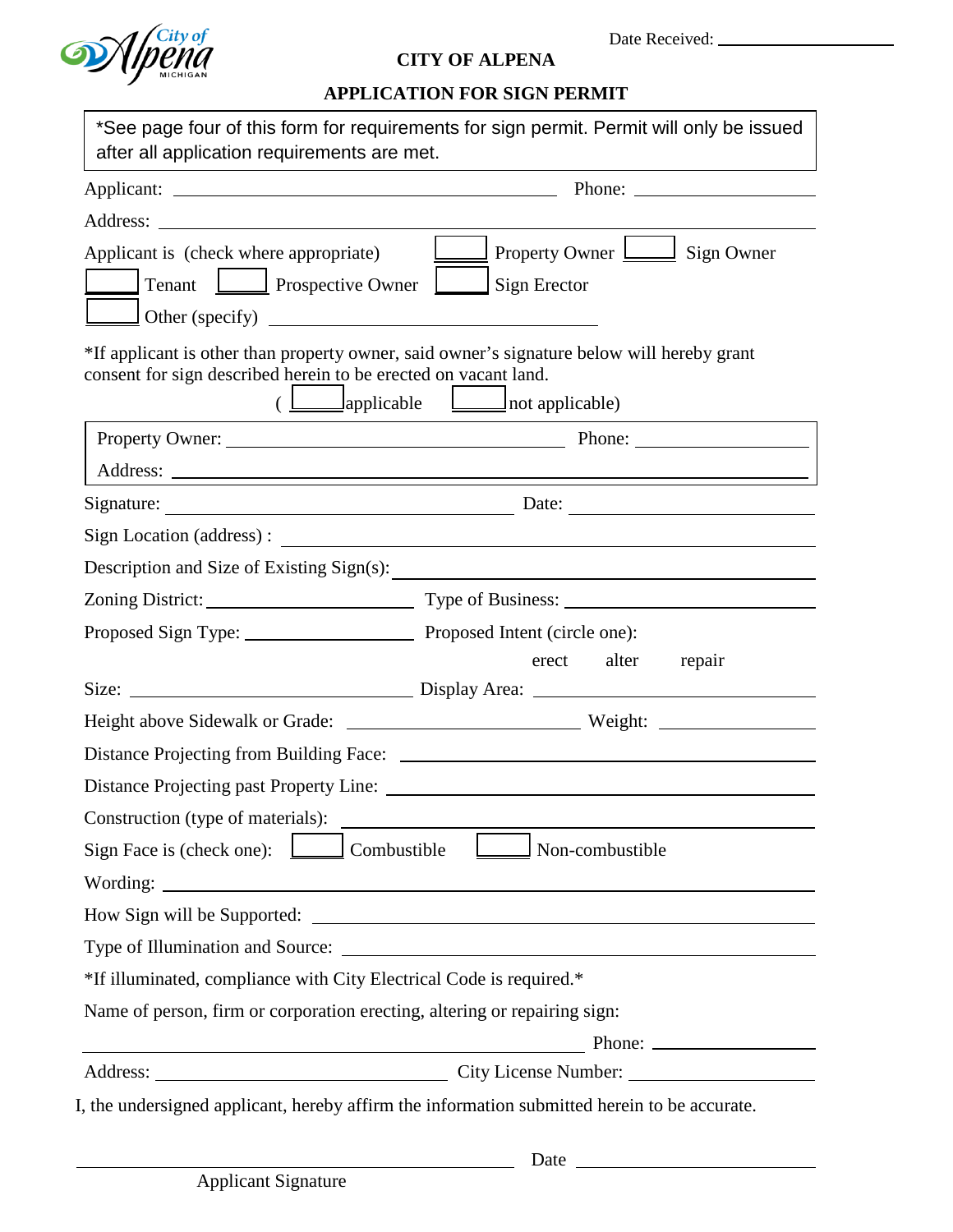## **SIGN PLOT PLAN**

Indicate the following on drawing below:

- 1. Shape of lot. 2. Property line dimensions. 3. Adjacent streets.
- 4. Position of building(s) on lot. 5. Position of sign(s) on building.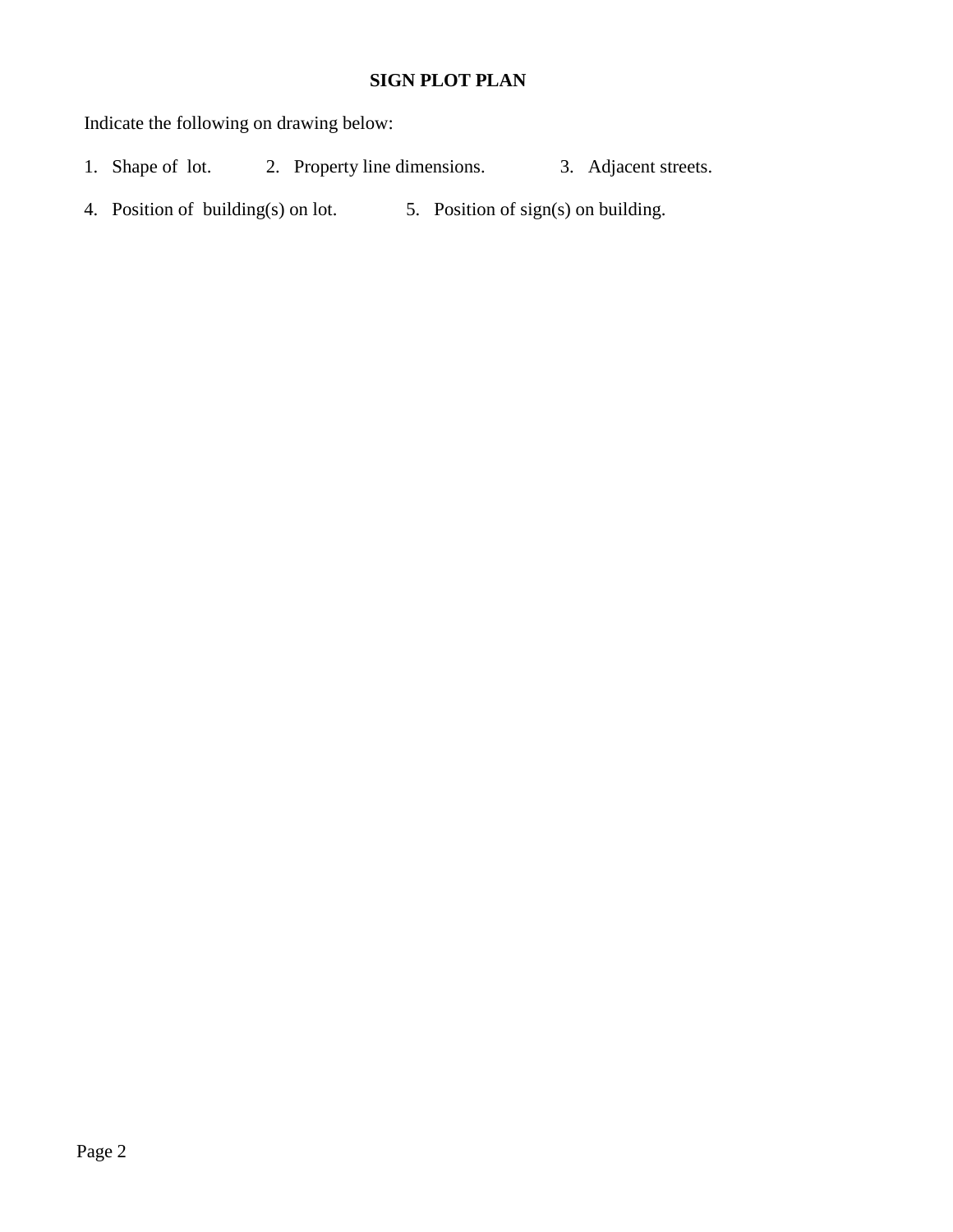## 6. License for Sign Erectors.

- a. Every person, firm or corporation engaged in the business of erecting or installing signs for which permits are required by this Article shall obtain a license, hereinafter referred to as a sign erector's license, from the City Clerk to conduct such operation.
- b. The sign erector's license shall be renewed annually on or before May 1st of each year.
- c. A fee for sign erector's licenses shall be established by resolution of the City Council. A fee shall be paid to the City Clerk for each sign erector's license and each renewal of a sign erector's license.
- 7. Sign Erector's and Owner's and User's Insurance. Each licensed sign erector and each owner or user of any sign shall file with the City Clerk evidence of insurance covering the licensed sign erector and owner or user of said sign, containing a three (3) day notice of cancellation clause for the City. The insurance of the sign erector shall include coverage for workmen's compensation and public liability in the minimum amount of \$100,000.00/\$200,000.00 and property damage in the minimum amount of Ten Thousand Dollars (\$10,000.00). The insurance of the owner or user of said sign shall include coverage for public liability in the minimum amount of \$100,000.00/\$200,000.00 and property damage in the minimum amount of Ten Thousand Dollars (\$10,000.00). Failure to maintain and continue such insurance by the sign erector shall automatically suspend his license, and shall further subject the said sign erector to penalties provided herein for the violation of this Article. Failure to maintain and continue such insurance by the owner or user of said sign shall constitute a violation of this sign article and subject the owner or user of said sign to the penalties provided herein for the violation of this Article.
- 8. Lapsing of Insurance. At any time the insurance or any sign erector is permitted to lapse, his license shall automatically be revoked.
- 9. Revoking of Licenses. The City Manager shall revoke the license of any sign erector who does not comply with requirements of this article.
- 10. Application for Sign Permit. Applications for permits shall be made upon forms provided by the Building Inspector and shall contain or have attached thereto the following information:
	- a. Name, address and telephone number of the applicant.
	- b. Location of building, structure or lot to which the sign or other advertising structure is to be attached or erected.
	- c. Position of the sign or other advertising structure in relation to nearby buildings or structures (Show on Plot Plan).